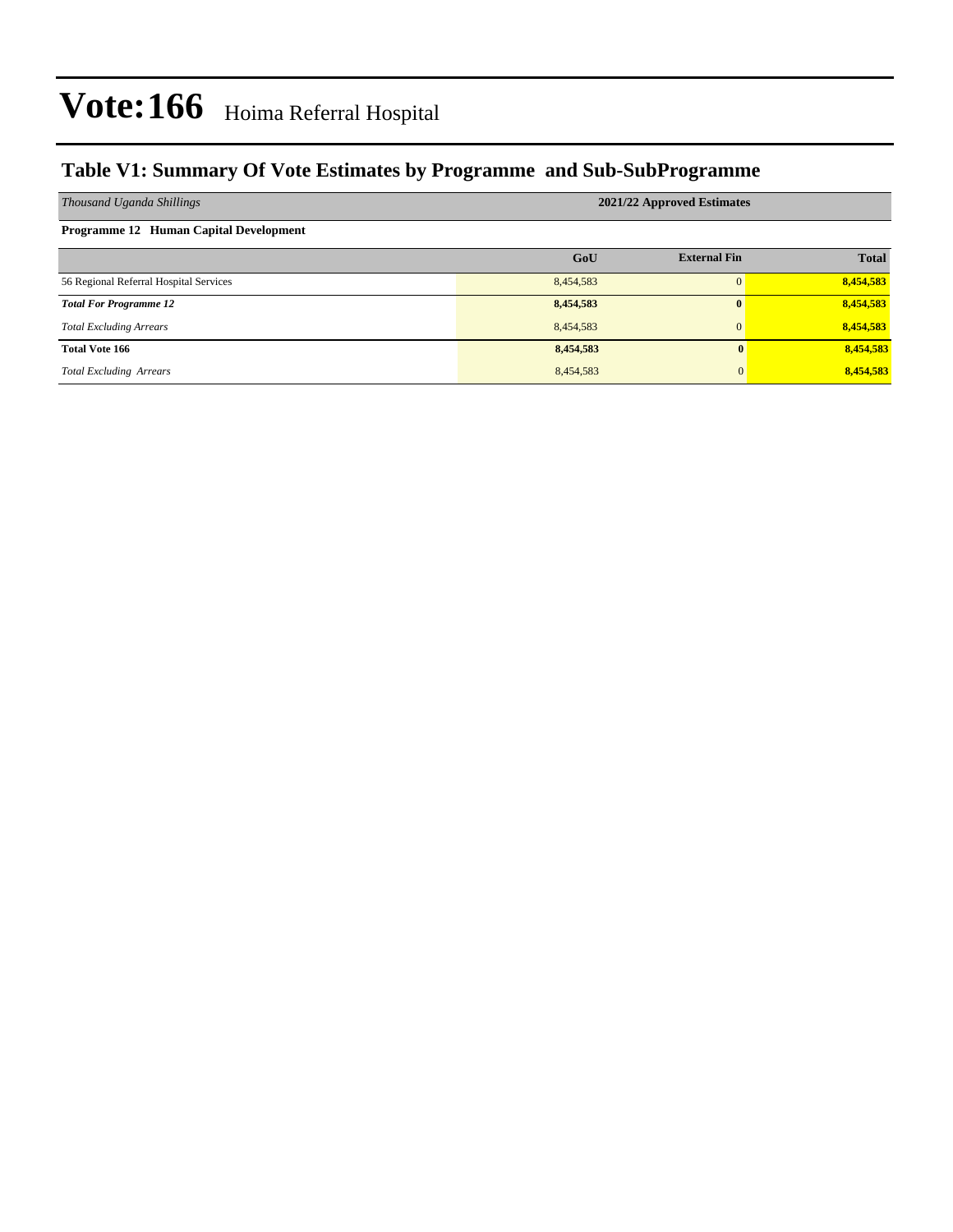### **Table V2: Summary Of Vote Estimates by Sub-SubProgramme,Department and Project**

| Thousand Uganda Shillings                                                 | 2020/21 Approved Budget<br>2021/22 Approved Estimates |                     |                  |              |              |                               |              |
|---------------------------------------------------------------------------|-------------------------------------------------------|---------------------|------------------|--------------|--------------|-------------------------------|--------------|
| <b>Sub-SubProgramme 56 Regional Referral Hospital Services</b>            |                                                       |                     |                  |              |              |                               |              |
| <b>Recurrent Budget Estimates</b>                                         | <b>Wage</b>                                           | Non-Wage            | <b>AIA</b>       | <b>Total</b> | <b>Wage</b>  | <b>Non-Wage</b>               | <b>Total</b> |
| 01 Hoima Referral Hospital Services                                       | 6,198,322                                             | 2,153,852           | $\mathbf{0}$     | 8,352,174    | 6,264,915    | 1,880,939                     | 8,145,853    |
| 02 Hoima Referral Hospital Internal Audit                                 | $\Omega$                                              | 8,000               | $\mathbf{0}$     | 8.000        | $\mathbf{0}$ | 8,000                         | 8,000        |
| 03 Hoima Regional Maintenance                                             | $\mathbf{0}$                                          | 100,729             | $\mathbf{0}$     | 100,729      | $\mathbf{0}$ | 100,729                       | 100,729      |
| <b>Total Recurrent Budget Estimates for Sub-</b><br><b>SubProgramme</b>   | 6,198,322                                             | 2,262,582           | $\bf{0}$         | 8,460,904    | 6,264,915    | 1,989,668                     | 8,254,583    |
| <b>Development Budget Estimates</b>                                       | <b>GoU</b> Dev't                                      | <b>External Fin</b> | <b>AIA</b>       | <b>Total</b> |              | <b>GoU Dev't External Fin</b> | <b>Total</b> |
| 1584 Retooling of Hoima Regional Referral Hospital                        | 200,000                                               | $\mathbf{0}$        | $\boldsymbol{0}$ | 200,000      | 200,000      | $\overline{0}$                | 200,000      |
| <b>Total Development Budget Estimates for Sub-</b><br><b>SubProgramme</b> | 200,000                                               | $\bf{0}$            | $\bf{0}$         | 200,000      | 200,000      | $\bf{0}$                      | 200,000      |
|                                                                           | GoU                                                   | <b>External Fin</b> | <b>AIA</b>       | <b>Total</b> | GoU          | <b>External Fin</b>           | <b>Total</b> |
| <b>Total For Sub-SubProgramme 56</b>                                      | 8,660,904                                             | $\bf{0}$            | $\bf{0}$         | 8,660,904    | 8,454,583    | $\mathbf{0}$                  | 8,454,583    |
| <b>Total Excluding Arrears</b>                                            | 8,606,184                                             | $\mathbf{0}$        | $\mathbf{0}$     | 8,606,184    | 8,454,583    | $\overline{0}$                | 8,454,583    |
| <b>Total Vote 166</b>                                                     | 8,660,904                                             | $\bf{0}$            | $\bf{0}$         | 8,660,904    | 8,454,583    | $\mathbf{0}$                  | 8,454,583    |
| <b>Total Excluding Arrears</b>                                            | 8,606,184                                             | $\mathbf{0}$        | $\mathbf{0}$     | 8,606,184    | 8,454,583    | $\mathbf{0}$                  | 8,454,583    |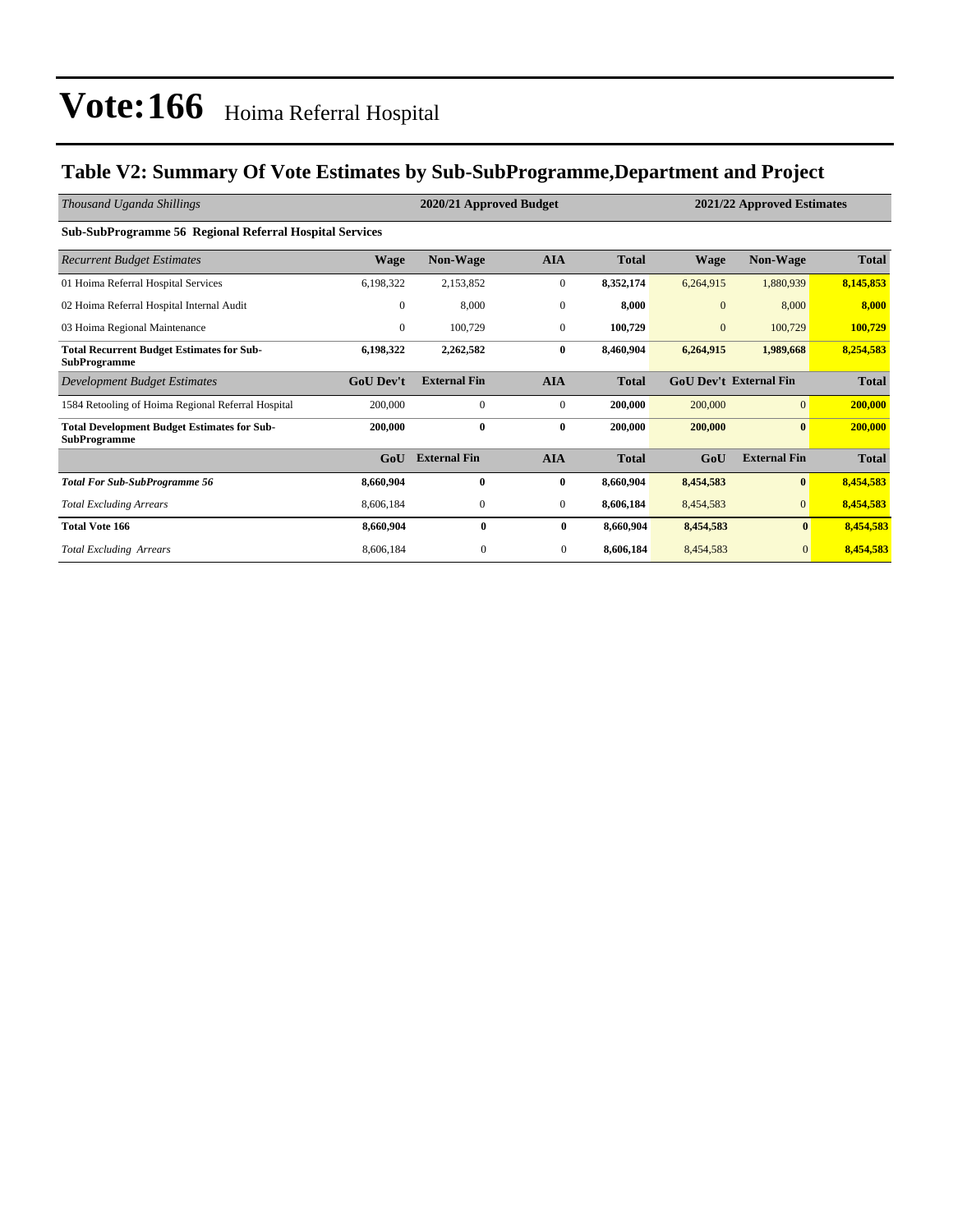### **Table V3: Summary Vote Estimates by Item**

| Thousand Uganda Shillings                                   |             |                     | 2020/21 Approved Budget<br>2021/22 Approved Estimates |                  |                  |                     |                         |
|-------------------------------------------------------------|-------------|---------------------|-------------------------------------------------------|------------------|------------------|---------------------|-------------------------|
|                                                             | GoU         | <b>External Fin</b> | AIA                                                   | <b>Total</b>     | GoU              | <b>External Fin</b> | <b>Total</b>            |
| <b>Employees, Goods and Services (Outputs Provided)</b>     | 8,506,184   | $\bf{0}$            | $\bf{0}$                                              | 8,506,184        | 8,254,583        | $\bf{0}$            | 8,254,583               |
| 211101 General Staff Salaries                               | 6,198,322   | 0                   | $\bf{0}$                                              | 6,198,322        | 6,264,915        | $\bf{0}$            | 6,264,915               |
| 211103 Allowances (Inc. Casuals, Temporary)                 | 200,000     | 0                   | $\bf{0}$                                              | 200,000          | 206,000          | $\bf{0}$            | 206,000                 |
| 212102 Pension for General Civil Service                    | 437,441     | $\bf{0}$            | $\bf{0}$                                              | 437,441          | 498,641          | $\bf{0}$            | 498,641                 |
| 213001 Medical expenses (To employees)                      | 14,000      | 0                   | $\bf{0}$                                              | 14,000           | 14,000           | $\bf{0}$            | <b>14,000</b>           |
| 213002 Incapacity, death benefits and funeral expenses      | 9,982       | $\bf{0}$            | $\bf{0}$                                              | 9,982            | 9,000            | $\bf{0}$            | 9,000                   |
| 213004 Gratuity Expenses                                    | 385,379     | 0                   | $\bf{0}$                                              | 385,379          | 105,986          | $\bf{0}$            | 105,986                 |
| 221001 Advertising and Public Relations                     | 14,000      | 0                   | $\bf{0}$                                              | 14,000           | 14,000           | $\bf{0}$            | 14,000                  |
| 221002 Workshops and Seminars                               | 20,000      | $\bf{0}$            | $\bf{0}$                                              | 20,000           | $\bf{0}$         | $\bf{0}$            | $\bf{0}$                |
| 221003 Staff Training                                       | 8,000       | 0                   | $\bf{0}$                                              | 8,000            | $\bf{0}$         | $\bf{0}$            | $\bf{0}$                |
| 221008 Computer supplies and Information Technology<br>(TT) | 2,000       | $\bf{0}$            | $\bf{0}$                                              | 2,000            | 2,000            | $\bf{0}$            | 2,000                   |
| 221009 Welfare and Entertainment                            | 23,000      | $\bf{0}$            | $\bf{0}$                                              | 23,000           | $\bf{0}$         | $\bf{0}$            | $\bf{0}$                |
| 221010 Special Meals and Drinks                             | 59,000      | 0                   | $\bf{0}$                                              | 59,000           | $\bf{0}$         | $\bf{0}$            | $\overline{\mathbf{0}}$ |
| 221011 Printing, Stationery, Photocopying and Binding       | 86,000      | 0                   | $\bf{0}$                                              | 86,000           | 82,000           | $\bf{0}$            | 82,000                  |
| 221012 Small Office Equipment                               | 6,000       | $\bf{0}$            | $\bf{0}$                                              | 6,000            | 6,000            | $\bf{0}$            | 6,000                   |
| 221016 IFMS Recurrent costs                                 | $\bf{0}$    | 0                   | $\bf{0}$                                              | $\boldsymbol{0}$ | 6,000            | $\bf{0}$            | 6,000                   |
| 221020 IPPS Recurrent Costs                                 | 4,000       | 0                   | $\bf{0}$                                              | 4,000            | 16,815           | $\bf{0}$            | 16,815                  |
| 222001 Telecommunications                                   | 14,000      | 0                   | $\bf{0}$                                              | 14,000           | 14,000           | $\bf{0}$            | 14,000                  |
| 222003 Information and communications technology<br>(ICT)   | 10,000      | 0                   | $\bf{0}$                                              | 10,000           | $\bf{0}$         | $\bf{0}$            | $\bf{0}$                |
| 223004 Guard and Security services                          | 16,000      | 0                   | $\bf{0}$                                              | 16,000           | 16,000           | $\bf{0}$            | 16,000                  |
| 223005 Electricity                                          | 183,368     | $\bf{0}$            | $\bf{0}$                                              | 183,368          | 135,437          | $\bf{0}$            | 135,437                 |
| 223006 Water                                                | 100,000     | 0                   | $\bf{0}$                                              | 100,000          | 100,000          | $\bf{0}$            | 100,000                 |
| 223007 Other Utilities- (fuel, gas, firewood, charcoal)     | 3,000       | $\bf{0}$            | $\bf{0}$                                              | 3,000            | 13,000           | $\bf{0}$            | <b>13,000</b>           |
| 224001 Medical Supplies                                     | 63,550      | 0                   | $\bf{0}$                                              | 63,550           | 63,550           | $\bf{0}$            | 63,550                  |
| 224004 Cleaning and Sanitation                              | 138,379     | 0                   | $\bf{0}$                                              | 138,379          | 138,379          | $\bf{0}$            | 138,379                 |
| 224005 Uniforms, Beddings and Protective Gear               | 10,000      | $\bf{0}$            | $\bf{0}$                                              | 10,000           | 10,000           | $\bf{0}$            | 10,000                  |
| 224010 Food Supplies                                        | $\mathbf 0$ | $\bf{0}$            | $\mathbf{0}$                                          | 0                | 64,698           | $\mathbf{0}$        | 64,698                  |
| 225001 Consultancy Services- Short term                     | 100,000     | $\bf{0}$            | $\bf{0}$                                              | 100,000          | $\boldsymbol{0}$ | $\bf{0}$            | $\bf{0}$                |
| 226002 Licenses                                             | 4,729       | 0                   | $\bf{0}$                                              | 4,729            | 4,729            | $\bf{0}$            | 4,729                   |
| 227001 Travel inland                                        | 77,000      | 0                   | $\bf{0}$                                              | 77,000           | 89,000           | $\bf{0}$            | 89,000                  |
| 227004 Fuel, Lubricants and Oils                            | 100,000     | $\bf{0}$            | $\bf{0}$                                              | 100,000          | 108,400          | $\bf{0}$            | 108,400                 |
| 228001 Maintenance - Civil                                  | 60,000      | 0                   | $\bf{0}$                                              | 60,000           | 68,000           | $\bf{0}$            | 68,000                  |
| 228002 Maintenance - Vehicles                               | 49,000      | $\bf{0}$            | $\bf{0}$                                              | 49,000           | 70,000           | $\bf{0}$            | 70,000                  |
| 228003 Maintenance – Machinery, Equipment $\&$<br>Furniture | 104,034     | $\bf{0}$            | $\bf{0}$                                              | 104,034          | 104,034          | $\bf{0}$            | 104,034                 |
| 228004 Maintenance – Other                                  | 6,000       | $\bf{0}$            | $\bf{0}$                                              | 6,000            | 30,000           | $\bf{0}$            | 30,000                  |
| <b>Investment</b> (Capital Purchases)                       | 100,000     | $\bf{0}$            | $\bf{0}$                                              | 100,000          | 200,000          | $\bf{0}$            | 200,000                 |
| 312102 Residential Buildings                                | $\bf{0}$    | $\bf{0}$            | $\bf{0}$                                              | $\boldsymbol{0}$ | 100,000          | $\bf{0}$            | 100,000                 |
| 312211 Office Equipment                                     | 20,000      | $\bf{0}$            | $\bf{0}$                                              | 20,000           | 28,000           | $\bf{0}$            | 28,000                  |
| 312212 Medical Equipment                                    | 80,000      | $\bf{0}$            | $\bf{0}$                                              | 80,000           | 72,000           | $\bf{0}$            | 72,000                  |
| <b>Arrears</b>                                              | 54,720      | $\bf{0}$            | $\bf{0}$                                              | 54,720           | $\bf{0}$         | $\bf{0}$            | $\bf{0}$                |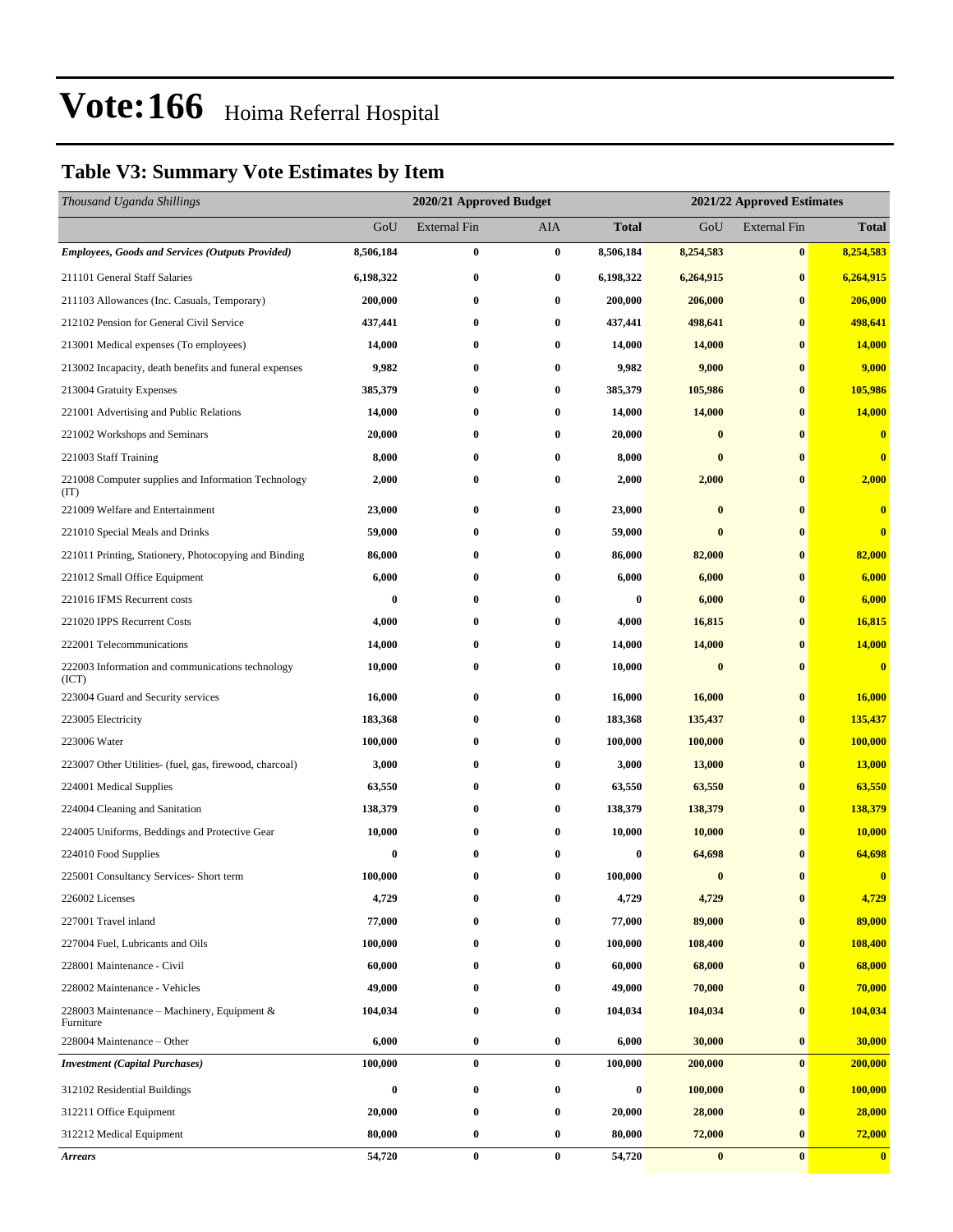| 321614 Electricity arrears (Budgeting) | 54,720    |  | 54,720    |           |           |
|----------------------------------------|-----------|--|-----------|-----------|-----------|
| <b>Grand Total Vote 166</b>            | 8.660.904 |  | 8,660,904 | 8.454.583 | 8.454.583 |
| <b>Total Excluding Arrears</b>         | 8.606.184 |  | 8.606.184 | 8.454.583 | 8.454.583 |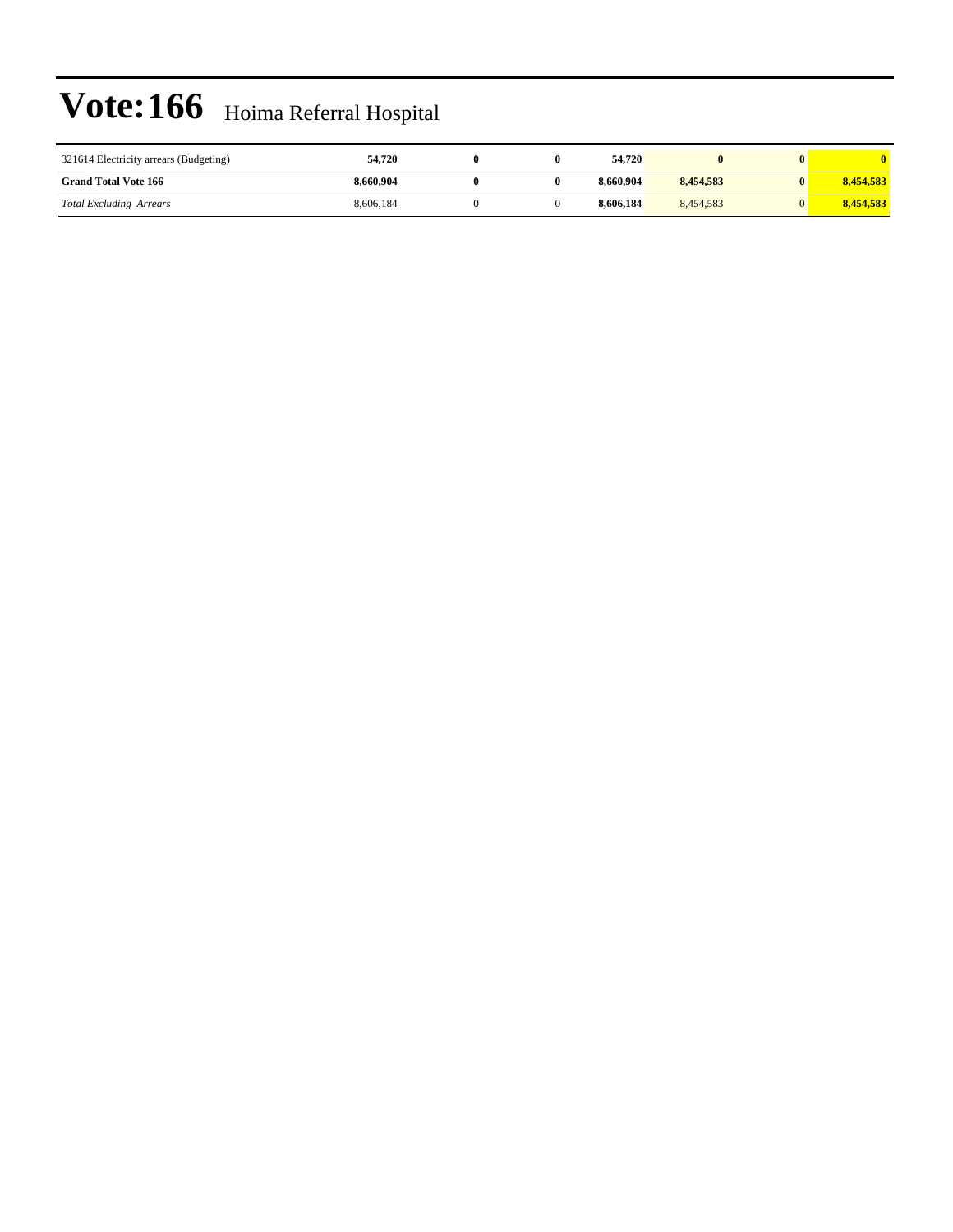#### **Table V4: Detailed Estimates by Sub-SubProgramme, Department,Project and Budget Output and Item**

#### *Sub-SubProgrammme 56 Regional Referral Hospital Services*

*Recurrent Budget Estimates*

#### **Department 01 Hoima Referral Hospital Services**

| Thousand Uganda Shillings                                                 |                  | 2020/21 Approved Budget |                  | 2021/22 Approved Estimates |                       |              |                  |
|---------------------------------------------------------------------------|------------------|-------------------------|------------------|----------------------------|-----------------------|--------------|------------------|
| <b>Outputs Provided</b>                                                   | Wage             | Non Wage                | <b>AIA</b>       | <b>Total</b>               | Wage                  | Non Wage     | <b>Total</b>     |
| <b>Budget Output 085601 Inpatient services</b>                            |                  |                         |                  |                            |                       |              |                  |
| 211101 General Staff Salaries                                             | 6,198,322        | $\boldsymbol{0}$        | $\overline{0}$   | 6,198,322                  | 6,264,915             | $\mathbf{0}$ | 6,264,915        |
| 211103 Allowances (Inc. Casuals, Temporary)                               | $\mathbf{0}$     | 5,000                   | $\mathbf{0}$     | 5,000                      | $\mathbf{0}$          | 5,000        | 5,000            |
| 221010 Special Meals and Drinks                                           | $\boldsymbol{0}$ | 32,400                  | $\mathbf{0}$     | 32,400                     | $\mathbf{0}$          | $\mathbf{0}$ | $\bf{0}$         |
| 221011 Printing, Stationery, Photocopying and Binding                     | $\boldsymbol{0}$ | 10,000                  | $\mathbf{0}$     | 10,000                     | $\mathbf{0}$          | 10,000       | 10,000           |
| 223005 Electricity                                                        | $\boldsymbol{0}$ | 48,000                  | $\mathbf{0}$     | 48,000                     | $\mathbf{0}$          | 48,000       | 48,000           |
| 223006 Water                                                              | $\boldsymbol{0}$ | 48,000                  | $\overline{0}$   | 48,000                     | $\mathbf{0}$          | 48,000       | 48,000           |
| 224004 Cleaning and Sanitation                                            | $\mathbf{0}$     | 5,000                   | $\mathbf{0}$     | 5,000                      | $\mathbf{0}$          | 5,000        | 5,000            |
| 227004 Fuel, Lubricants and Oils                                          | $\boldsymbol{0}$ | 5,756                   | $\mathbf{0}$     | 5,756                      | $\mathbf{0}$          | 6,156        | 6,156            |
| 224010 Food Supplies                                                      | $\boldsymbol{0}$ | $\boldsymbol{0}$        | $\overline{0}$   | $\bf{0}$                   | $\boldsymbol{0}$      | 32,000       | 32,000           |
| <b>Total Cost of Budget Output 01</b>                                     | 6,198,322        | 154,156                 | 0                | 6,352,478                  | 6,264,915             | 154,156      | 6,419,071        |
| <b>Budget Output 085602 Outpatient services</b>                           |                  |                         |                  |                            |                       |              |                  |
| 211103 Allowances (Inc. Casuals, Temporary)                               | $\boldsymbol{0}$ | 24,000                  | $\mathbf{0}$     | 24,000                     | $\mathbf{0}$          | 30,000       | 30,000           |
| 213001 Medical expenses (To employees)                                    | $\boldsymbol{0}$ | 3,000                   | $\overline{0}$   | 3,000                      | $\mathbf{0}$          | 3,000        | 3,000            |
| 213002 Incapacity, death benefits and funeral expenses                    | $\boldsymbol{0}$ | 2,000                   | $\mathbf{0}$     | 2,000                      | $\mathbf{0}$          | 2,000        | 2,000            |
| 221002 Workshops and Seminars                                             | $\boldsymbol{0}$ | 3,000                   | $\overline{0}$   | 3,000                      | $\mathbf{0}$          | $\mathbf{0}$ | $\bf{0}$         |
| 221009 Welfare and Entertainment                                          | $\boldsymbol{0}$ | 8,000                   | $\mathbf{0}$     | 8,000                      | $\mathbf{0}$          | $\mathbf{0}$ | $\bf{0}$         |
| 221011 Printing, Stationery, Photocopying and Binding                     | $\boldsymbol{0}$ | 12,000                  | $\mathbf{0}$     | 12,000                     | $\mathbf{0}$          | 8,000        | 8,000            |
| 222001 Telecommunications                                                 | $\boldsymbol{0}$ | 6,000                   | $\overline{0}$   | 6,000                      | $\mathbf{0}$          | 6,000        | 6,000            |
| 223005 Electricity                                                        | $\boldsymbol{0}$ | 20,000                  | $\mathbf{0}$     | 20,000                     | $\mathbf{0}$          | 20,000       | 20,000           |
| 223006 Water                                                              | $\boldsymbol{0}$ | 20,000                  | $\overline{0}$   | 20,000                     | $\mathbf{0}$          | 20,000       | 20,000           |
| 224004 Cleaning and Sanitation                                            | $\boldsymbol{0}$ | 20,000                  | $\mathbf{0}$     | 20,000                     | $\mathbf{0}$          | 20,000       | 20,000           |
| 227001 Travel inland                                                      | $\boldsymbol{0}$ | 10,000                  | $\mathbf{0}$     | 10,000                     | $\mathbf{0}$          | $\mathbf{0}$ | $\bf{0}$         |
| 227004 Fuel, Lubricants and Oils                                          | $\boldsymbol{0}$ | $\boldsymbol{0}$        | $\overline{0}$   | $\bf{0}$                   | $\mathbf{0}$          | 3,000        | 3,000            |
| 228001 Maintenance - Civil                                                | $\boldsymbol{0}$ | 12,000                  | $\mathbf{0}$     | 12,000                     | $\mathbf{0}$          | 20,000       | 20,000           |
| 228002 Maintenance - Vehicles                                             | $\boldsymbol{0}$ | 10,000                  | $\overline{0}$   | 10,000                     | $\mathbf{0}$          | 18,000       | <b>18,000</b>    |
| <b>Total Cost of Budget Output 02</b>                                     | 0                | 150,000                 | 0                | 150,000                    | $\boldsymbol{\theta}$ | 150,000      | 150,000          |
| Budget Output 085603 Medicines and health supplies procured and dispensed |                  |                         |                  |                            |                       |              |                  |
| 224001 Medical Supplies                                                   | $\boldsymbol{0}$ | 63,550                  | $\overline{0}$   | 63,550                     | $\boldsymbol{0}$      | 63,550       | 63,550           |
| <b>Total Cost of Budget Output 03</b>                                     | $\pmb{\theta}$   | 63,550                  | 0                | 63,550                     | $\boldsymbol{\theta}$ | 63,550       | 63,550           |
| <b>Budget Output 085604 Diagnostic services</b>                           |                  |                         |                  |                            |                       |              |                  |
| 211103 Allowances (Inc. Casuals, Temporary)                               | $\boldsymbol{0}$ | 10,000                  | $\overline{0}$   | 10,000                     | $\boldsymbol{0}$      | 10,000       | 10,000           |
| 213001 Medical expenses (To employees)                                    | $\boldsymbol{0}$ | 5,000                   | $\boldsymbol{0}$ | 5,000                      | $\boldsymbol{0}$      | 5,000        | 5,000            |
| 213002 Incapacity, death benefits and funeral expenses                    | $\boldsymbol{0}$ | 3,000                   | $\boldsymbol{0}$ | 3,000                      | $\mathbf{0}$          | 3,000        | 3,000            |
| 221009 Welfare and Entertainment                                          | $\boldsymbol{0}$ | 6,000                   | $\boldsymbol{0}$ | 6,000                      | $\mathbf{0}$          | $\mathbf{0}$ | $\boldsymbol{0}$ |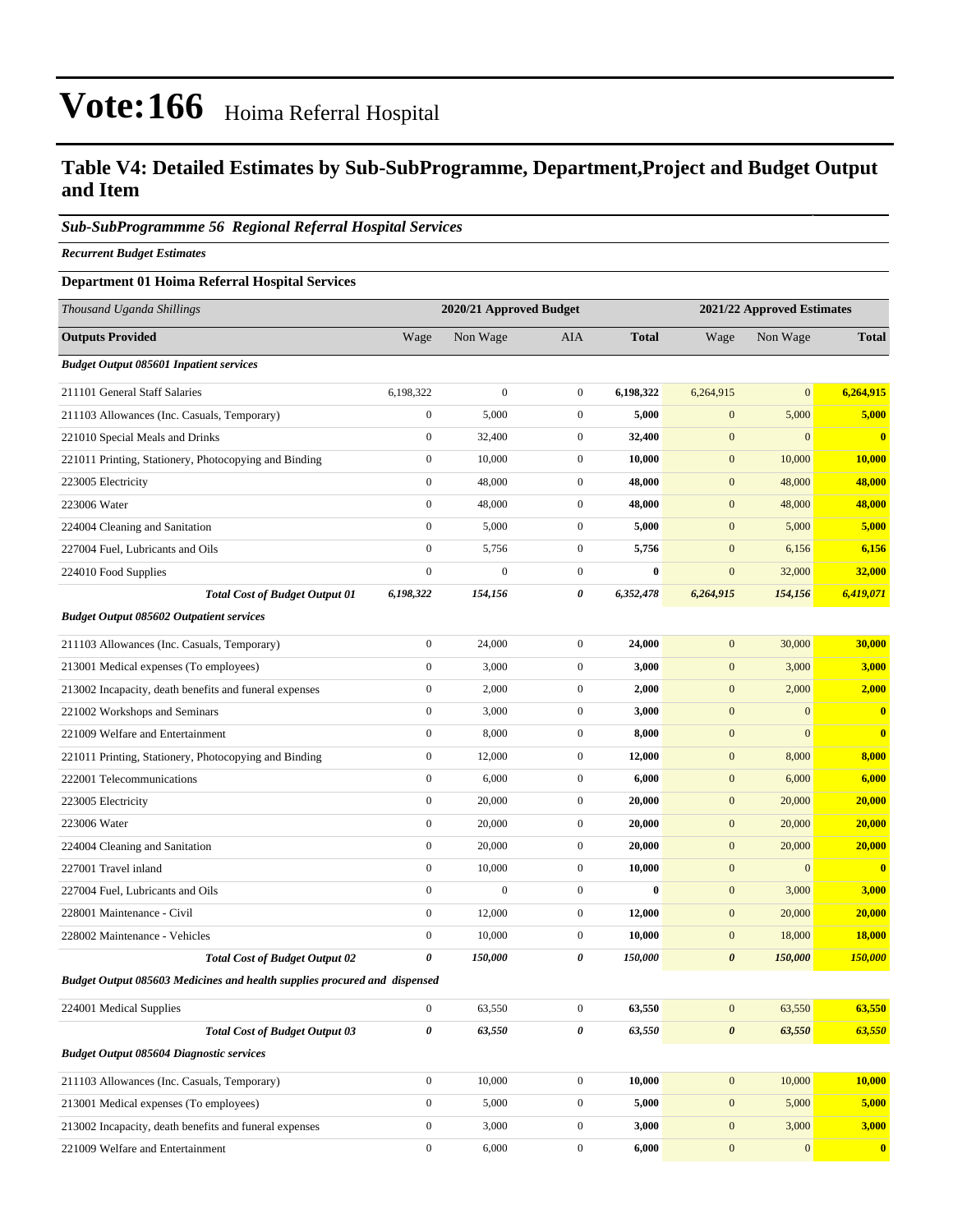| 221010 Special Meals and Drinks                                          | $\boldsymbol{0}$      | 10,000           | $\mathbf{0}$     | 10,000       | $\mathbf{0}$<br>$\mathbf{0}$         | $\bf{0}$         |
|--------------------------------------------------------------------------|-----------------------|------------------|------------------|--------------|--------------------------------------|------------------|
| 221011 Printing, Stationery, Photocopying and Binding                    | $\boldsymbol{0}$      | 12,000           | $\mathbf{0}$     | 12,000       | 12,000<br>$\bf{0}$                   | 12,000           |
| 221016 IFMS Recurrent costs                                              | $\mathbf{0}$          | $\boldsymbol{0}$ | $\overline{0}$   | $\bf{0}$     | $\mathbf{0}$<br>6,000                | 6,000            |
| 222001 Telecommunications                                                | $\boldsymbol{0}$      | 8,000            | $\overline{0}$   | 8,000        | $\mathbf{0}$<br>8,000                | 8,000            |
| 223005 Electricity                                                       | $\mathbf{0}$          | 10,000           | $\mathbf{0}$     | 10,000       | $\mathbf{0}$<br>10,000               | 10,000           |
| 223006 Water                                                             | $\boldsymbol{0}$      | 20,000           | $\mathbf{0}$     | 20,000       | $\mathbf{0}$<br>20,000               | 20,000           |
| 224004 Cleaning and Sanitation                                           | $\boldsymbol{0}$      | 40,000           | $\mathbf{0}$     | 40,000       | $\bf{0}$<br>40,000                   | 40,000           |
| 227001 Travel inland                                                     | $\boldsymbol{0}$      | 20,000           | $\mathbf{0}$     | 20,000       | $\mathbf{0}$<br>20,000               | 20,000           |
| 227004 Fuel, Lubricants and Oils                                         | $\boldsymbol{0}$      | 20,000           | $\mathbf{0}$     | 20,000       | $\mathbf{0}$<br>20,000               | 20,000           |
| 228003 Maintenance - Machinery, Equipment & Furniture                    | $\boldsymbol{0}$      | 12,000           | $\mathbf{0}$     | 12,000       | $\mathbf{0}$<br>12,000               | <b>12,000</b>    |
| 224010 Food Supplies                                                     | $\boldsymbol{0}$      | $\mathbf{0}$     | $\mathbf{0}$     | $\mathbf{0}$ | $\mathbf{0}$<br>10,000               | 10,000           |
| <b>Total Cost of Budget Output 04</b>                                    | $\boldsymbol{\theta}$ | 176,000          | 0                | 176,000      | $\boldsymbol{\theta}$<br>176,000     | 176,000          |
| <b>Budget Output 085605 Hospital Management and support services</b>     |                       |                  |                  |              |                                      |                  |
| 211103 Allowances (Inc. Casuals, Temporary)                              | $\boldsymbol{0}$      | 20,000           | $\mathbf{0}$     | 20,000       | $\mathbf{0}$<br>20,000               | 20,000           |
| 212102 Pension for General Civil Service                                 | $\boldsymbol{0}$      | 437,441          | $\mathbf{0}$     | 437,441      | $\mathbf{0}$<br>498,641              | 498,641          |
| 213001 Medical expenses (To employees)                                   | $\boldsymbol{0}$      | 6,000            | $\mathbf{0}$     | 6,000        | $\mathbf{0}$<br>6,000                | 6,000            |
| 213002 Incapacity, death benefits and funeral expenses                   | $\boldsymbol{0}$      | 982              | $\mathbf{0}$     | 982          | $\mathbf{0}$<br>$\mathbf{0}$         | $\bf{0}$         |
| 213004 Gratuity Expenses                                                 | $\boldsymbol{0}$      | 385,379          | $\mathbf{0}$     | 385,379      | $\mathbf{0}$<br>105,986              | 105,986          |
| 221001 Advertising and Public Relations                                  | $\mathbf{0}$          | 4,000            | $\mathbf{0}$     | 4,000        | $\mathbf{0}$<br>4,000                | 4,000            |
| 221008 Computer supplies and Information Technology (IT)                 | $\boldsymbol{0}$      | 2,000            | $\mathbf{0}$     | 2,000        | $\mathbf{0}$<br>2,000                | 2,000            |
| 221020 IPPS Recurrent Costs                                              | $\boldsymbol{0}$      | $\boldsymbol{0}$ | $\overline{0}$   | $\bf{0}$     | $\mathbf{0}$<br>12,815               | 12,815           |
| 223005 Electricity                                                       | $\boldsymbol{0}$      | 99,368           | $\mathbf{0}$     | 99,368       | $\mathbf{0}$<br>51,437               | 51,437           |
| 223006 Water                                                             | $\mathbf{0}$          | 12,000           | $\mathbf{0}$     | 12,000       | $\mathbf{0}$<br>12,000               | <b>12,000</b>    |
| 224004 Cleaning and Sanitation                                           | $\mathbf{0}$          | 60,000           | $\mathbf{0}$     | 60,000       | $\mathbf{0}$<br>60,000               | 60,000           |
| 227004 Fuel, Lubricants and Oils                                         | $\boldsymbol{0}$      | 9,122            | $\mathbf{0}$     | 9,122        | 9,122<br>$\mathbf{0}$                | 9,122            |
| 228002 Maintenance - Vehicles                                            | $\boldsymbol{0}$      | 18,000           | $\boldsymbol{0}$ | 18,000       | $\mathbf{0}$<br>18,000               | <b>18,000</b>    |
| <b>Total Cost of Budget Output 05</b>                                    | 0                     | 1,054,292        | 0                | 1,054,292    | $\boldsymbol{\theta}$<br>800,000     | 800,000          |
| <b>Budget Output 085606 Prevention and rehabilitation services</b>       |                       |                  |                  |              |                                      |                  |
|                                                                          | $\boldsymbol{0}$      | 103,000          | $\overline{0}$   | 103,000      | $\mathbf{0}$<br>103,000              | 103,000          |
| 211103 Allowances (Inc. Casuals, Temporary)                              | $\boldsymbol{0}$      | 10,000           | $\mathbf{0}$     | 10,000       | $\mathbf{0}$<br>10,000               | 10,000           |
| 221001 Advertising and Public Relations<br>221002 Workshops and Seminars | $\boldsymbol{0}$      | 16,000           | $\boldsymbol{0}$ | 16,000       | $\mathbf{0}$<br>$\mathbf{0}$         |                  |
|                                                                          | $\boldsymbol{0}$      | 8,000            | $\boldsymbol{0}$ | 8,000        | $\boldsymbol{0}$<br>$\mathbf{0}$     | $\boldsymbol{0}$ |
| 221003 Staff Training<br>221009 Welfare and Entertainment                | $\boldsymbol{0}$      | 7,000            | $\overline{0}$   | 7,000        | $\boldsymbol{0}$<br>$\mathbf{0}$     | $\boldsymbol{0}$ |
| 221010 Special Meals and Drinks                                          | $\boldsymbol{0}$      | 4,600            | $\boldsymbol{0}$ | 4,600        | $\boldsymbol{0}$<br>$\boldsymbol{0}$ | $\bf{0}$         |
| 221011 Printing, Stationery, Photocopying and Binding                    | $\boldsymbol{0}$      | 30,000           | $\boldsymbol{0}$ | 30,000       | $\mathbf{0}$<br>30,000               | 30,000           |
| 221012 Small Office Equipment                                            | $\boldsymbol{0}$      | 6,000            | $\boldsymbol{0}$ | 6,000        | $\mathbf{0}$<br>6,000                | 6,000            |
| 222003 Information and communications technology (ICT)                   | $\boldsymbol{0}$      | 10,000           | $\boldsymbol{0}$ | 10,000       | $\boldsymbol{0}$<br>$\boldsymbol{0}$ | $\mathbf{0}$     |
| 223004 Guard and Security services                                       | $\boldsymbol{0}$      | 16,000           | $\boldsymbol{0}$ | 16,000       | $\mathbf{0}$<br>16,000               | 16,000           |
| 223007 Other Utilities- (fuel, gas, firewood, charcoal)                  | $\boldsymbol{0}$      | $\boldsymbol{0}$ | $\boldsymbol{0}$ | $\bf{0}$     | $\mathbf{0}$<br>10,000               | 10,000           |
| 224004 Cleaning and Sanitation                                           | $\boldsymbol{0}$      | 13,379           | $\boldsymbol{0}$ | 13,379       | $\mathbf{0}$<br>13,379               | 13,379           |
| 224005 Uniforms, Beddings and Protective Gear                            | $\boldsymbol{0}$      | 10,000           | $\boldsymbol{0}$ | 10,000       | $\mathbf{0}$<br>10,000               | 10,000           |
| 227001 Travel inland                                                     | $\boldsymbol{0}$      | 31,000           | $\boldsymbol{0}$ | 31,000       | $\boldsymbol{0}$<br>47,000           | 47,000           |
| 227004 Fuel, Lubricants and Oils                                         | $\boldsymbol{0}$      | 35,122           | $\boldsymbol{0}$ | 35,122       | $\mathbf{0}$<br>35,122               | 35,122           |
| 228001 Maintenance - Civil                                               | $\boldsymbol{0}$      | 48,000           | $\boldsymbol{0}$ | 48,000       | $\mathbf{0}$<br>48,000               | 48,000           |
| 228002 Maintenance - Vehicles                                            | $\boldsymbol{0}$      | 11,000           | $\boldsymbol{0}$ | 11,000       | $\boldsymbol{0}$<br>20,000           | 20,000           |
|                                                                          |                       |                  |                  |              |                                      |                  |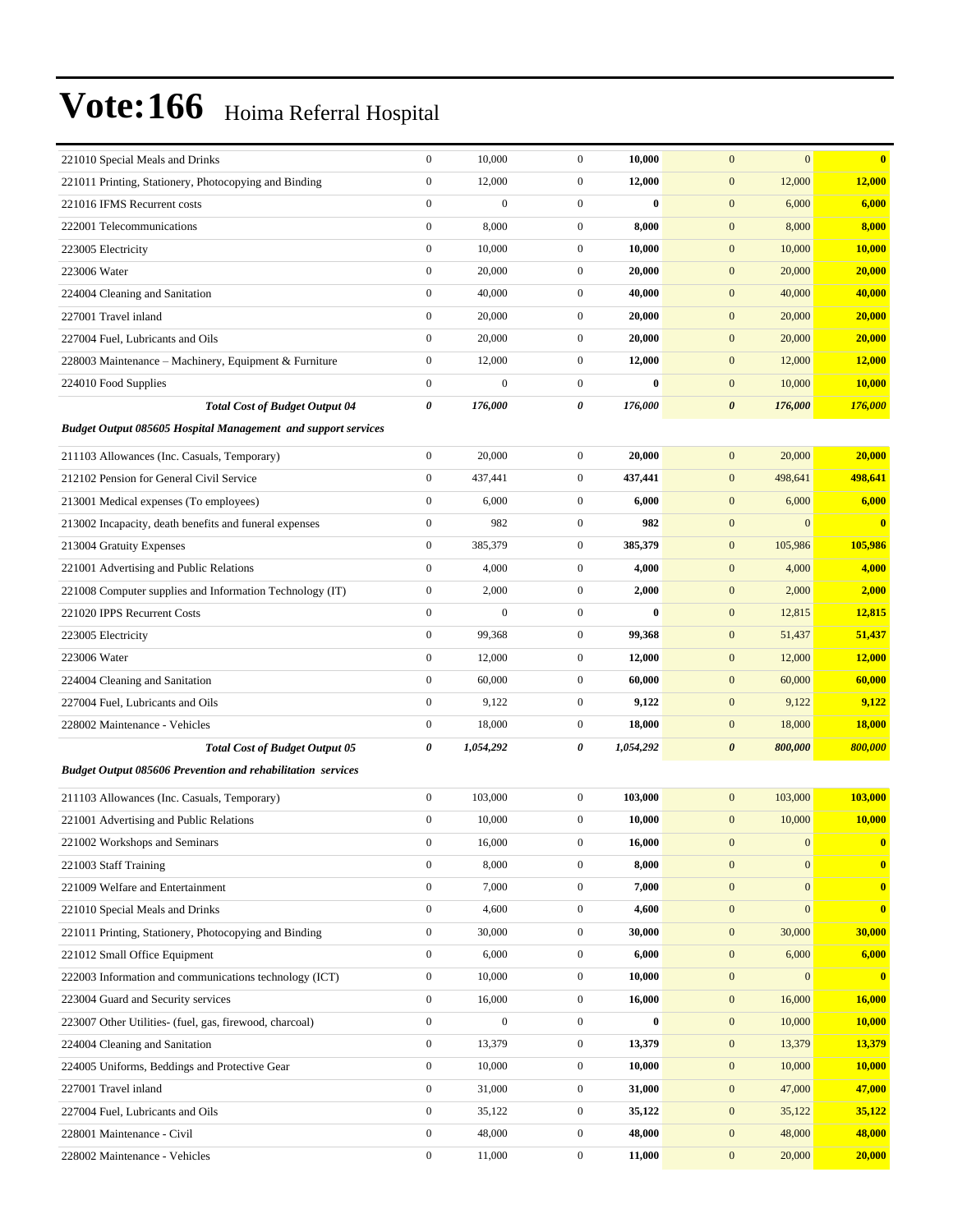| 228003 Maintenance – Machinery, Equipment & Furniture          | $\boldsymbol{0}$      | 42,034                  | $\mathbf{0}$     | 42,034       | $\mathbf{0}$          | 42,034                     | 42,034                |
|----------------------------------------------------------------|-----------------------|-------------------------|------------------|--------------|-----------------------|----------------------------|-----------------------|
| 228004 Maintenance – Other                                     | $\boldsymbol{0}$      | 6,000                   | $\mathbf{0}$     | 6,000        | $\mathbf{0}$          | 30,000                     | 30,000                |
| 224010 Food Supplies                                           | $\boldsymbol{0}$      | $\boldsymbol{0}$        | $\mathbf{0}$     | $\bf{0}$     | $\mathbf{0}$          | 22,698                     | 22,698                |
| <b>Total Cost of Budget Output 06</b>                          | $\boldsymbol{\theta}$ | 407,135                 | 0                | 407,135      | $\boldsymbol{\theta}$ | 443,233                    | 443,233               |
| <b>Budget Output 085607 Immunisation Services</b>              |                       |                         |                  |              |                       |                            |                       |
| 211103 Allowances (Inc. Casuals, Temporary)                    | $\boldsymbol{0}$      | 14,000                  | $\mathbf{0}$     | 14,000       | $\mathbf{0}$          | 14,000                     | 14,000                |
| 213002 Incapacity, death benefits and funeral expenses         | $\boldsymbol{0}$      | 4,000                   | $\mathbf{0}$     | 4,000        | $\mathbf{0}$          | 4,000                      | 4,000                 |
| 221002 Workshops and Seminars                                  | $\boldsymbol{0}$      | 1,000                   | $\overline{0}$   | 1,000        | $\boldsymbol{0}$      | $\mathbf{0}$               | $\bf{0}$              |
| 221009 Welfare and Entertainment                               | $\boldsymbol{0}$      | 2,000                   | $\mathbf{0}$     | 2,000        | $\mathbf{0}$          | $\mathbf{0}$               | $\mathbf{0}$          |
| 221010 Special Meals and Drinks                                | $\boldsymbol{0}$      | 12,000                  | $\mathbf{0}$     | 12,000       | $\mathbf{0}$          | $\mathbf{0}$               | $\mathbf{0}$          |
| 221011 Printing, Stationery, Photocopying and Binding          | $\boldsymbol{0}$      | 16,000                  | $\mathbf{0}$     | 16,000       | $\mathbf{0}$          | 16,000                     | 16,000                |
| 223007 Other Utilities- (fuel, gas, firewood, charcoal)        | $\boldsymbol{0}$      | 3,000                   | $\mathbf{0}$     | 3,000        | $\mathbf{0}$          | 3,000                      | 3,000                 |
| 227001 Travel inland                                           | $\boldsymbol{0}$      | 6,000                   | $\overline{0}$   | 6,000        | $\mathbf{0}$          | 12,000                     | <b>12,000</b>         |
| 227004 Fuel. Lubricants and Oils                               | $\boldsymbol{0}$      | 10,000                  | $\mathbf{0}$     | 10,000       | $\mathbf{0}$          | 15,000                     | 15,000                |
| 228002 Maintenance - Vehicles                                  | $\boldsymbol{0}$      | 10,000                  | $\mathbf{0}$     | 10,000       | $\mathbf{0}$          | 14,000                     | 14,000                |
| <b>Total Cost of Budget Output 07</b>                          | $\boldsymbol{\theta}$ | 78,000                  | 0                | 78,000       | $\boldsymbol{\theta}$ | 78,000                     | 78,000                |
| <b>Budget Output 085619 Human Resource Management Services</b> |                       |                         |                  |              |                       |                            |                       |
| 211103 Allowances (Inc. Casuals, Temporary)                    | $\boldsymbol{0}$      | 4,000                   | $\mathbf{0}$     | 4,000        | $\mathbf{0}$          | 4,000                      | 4,000                 |
| 221011 Printing, Stationery, Photocopying and Binding          | $\boldsymbol{0}$      | 4,000                   | $\overline{0}$   | 4,000        | $\mathbf{0}$          | 4,000                      | 4,000                 |
| 221020 IPPS Recurrent Costs                                    | $\boldsymbol{0}$      | 4,000                   | $\mathbf{0}$     | 4,000        | $\mathbf{0}$          | 4,000                      | 4,000                 |
| <b>Total Cost of Budget Output 19</b>                          | $\boldsymbol{\theta}$ | 12,000                  | 0                | 12,000       | $\boldsymbol{\theta}$ | 12,000                     | <b>12,000</b>         |
| <b>Budget Output 085620 Records Management Services</b>        |                       |                         |                  |              |                       |                            |                       |
| 211103 Allowances (Inc. Casuals, Temporary)                    | $\boldsymbol{0}$      | 2,000                   | $\overline{0}$   | 2,000        | $\mathbf{0}$          | 2,000                      | 2,000                 |
| 221011 Printing, Stationery, Photocopying and Binding          | $\boldsymbol{0}$      | 2,000                   | $\mathbf{0}$     | 2,000        | $\mathbf{0}$          | 2,000                      | 2,000                 |
| <b>Total Cost of Budget Output 20</b>                          | $\boldsymbol{\theta}$ | 4,000                   | 0                | 4,000        | $\boldsymbol{\theta}$ | 4,000                      | 4,000                 |
| <b>Total Cost Of Outputs Provided</b>                          | 6,198,322             | 2,099,132               | $\bf{0}$         | 8,297,454    | 6,264,915             | 1,880,939                  | 8,145,853             |
| <b>Arrears</b>                                                 | Wage                  | Non Wage                | <b>AIA</b>       | <b>Total</b> | Wage                  | Non Wage                   | <b>Total</b>          |
| <b>Budget Output 085699 Arrears</b>                            |                       |                         |                  |              |                       |                            |                       |
| 321614 Electricity arrears (Budgeting)                         | $\boldsymbol{0}$      | 54,720                  | $\boldsymbol{0}$ | 54,720       | $\mathbf{0}$          | $\mathbf{0}$               | $\bf{0}$              |
| <b>Total Cost of Budget Output 99</b>                          | 0                     |                         |                  |              |                       |                            |                       |
|                                                                |                       | 54,720                  | 0                | 54,720       | $\boldsymbol{\theta}$ | $\boldsymbol{\theta}$      | $\boldsymbol{\theta}$ |
| <b>Total Cost Of Arrears</b>                                   | $\bf{0}$              | 54,720                  | $\bf{0}$         | 54,720       | $\pmb{0}$             | $\boldsymbol{0}$           | $\bf{0}$              |
| <b>Total Cost for Department 01</b>                            | 6,198,322             | 2,153,852               | $\bf{0}$         | 8,352,174    | 6,264,915             | 1,880,939                  | 8,145,853             |
| <b>Total Excluding Arrears</b>                                 | 6,198,322             | 2,099,132               | $\boldsymbol{0}$ | 8,297,454    | 6,264,915             | 1,880,939                  | 8,145,853             |
| Department 02 Hoima Referral Hospital Internal Audit           |                       |                         |                  |              |                       |                            |                       |
| Thousand Uganda Shillings                                      |                       | 2020/21 Approved Budget |                  |              |                       | 2021/22 Approved Estimates |                       |
| <b>Outputs Provided</b>                                        | Wage                  | Non Wage                | AIA              | <b>Total</b> | Wage                  | Non Wage                   | <b>Total</b>          |
| Budget Output 085605 Hospital Management and support services  |                       |                         |                  |              |                       |                            |                       |
| 211103 Allowances (Inc. Casuals, Temporary)                    | $\boldsymbol{0}$      | 8,000                   | $\boldsymbol{0}$ | 8,000        | $\boldsymbol{0}$      | 8,000                      | 8,000                 |
| <b>Total Cost of Budget Output 05</b>                          | 0                     | 8,000                   | 0                | 8,000        | $\boldsymbol{\theta}$ | 8,000                      | 8,000                 |
| <b>Total Cost Of Outputs Provided</b>                          | $\bf{0}$              | 8,000                   | 0                | 8,000        | $\bf{0}$              | 8,000                      | 8,000                 |
| <b>Total Cost for Department 02</b>                            | $\bf{0}$              | 8,000                   | $\bf{0}$         | 8,000        | $\boldsymbol{0}$      | 8,000                      | 8,000                 |